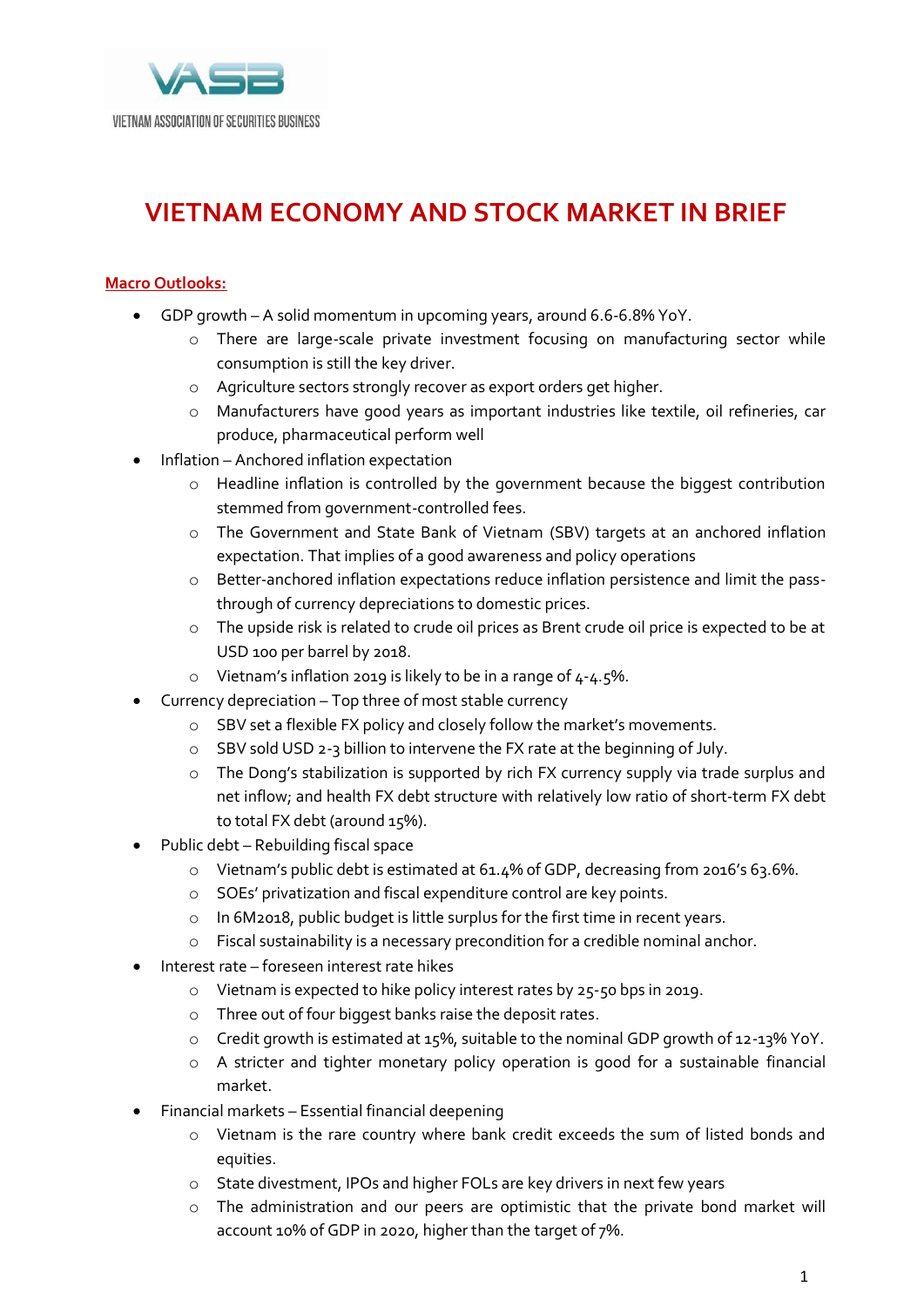

## **Stock Market Outlooks:**

- VN-Index is a market cap weighted index, created in 2000. Financial and real estate sectors account for the largest part of the index (around 50%)
- VN-Index got the most impressive performance a year ago because of the good fundamental factors. Business is growing and expanding. The fundamental support the rally this time. Everybody don't go crazy buying stocks at any price regardless of their fundamental in 10 year ago.
- According to Bloomberg, earning growth of companies in 2017 was 25%, and expected to be 10% in 2018.
- Market valuation is comparable with others in the region. But Vietnam has a good growth story.
- Moreover, the market is support by the upgrading story from Frontier Market to Emerging market. On September, FTSE added Vietnam onto its watch list for reclassification to Secondary Emerging. Impact on Vietnam stock market include:
	- o More capital inflows. There would be approximately USD 300 million of passive inflows into the equity market.

| Upcoming state devivestments  |         |                               |                   |                   |                       |                               |                                       |
|-------------------------------|---------|-------------------------------|-------------------|-------------------|-----------------------|-------------------------------|---------------------------------------|
| Company                       | Sector  | <b>Market Cap</b><br>(VND Bn) | TTM<br>P/E<br>(x) | ттм<br>P/B<br>(x) | <b>RO</b><br>E<br>(%) | Current<br>state<br>ownership | <b>Targeted</b><br>state<br>ownership |
| Airports Corporation of       |         |                               |                   |                   |                       |                               |                                       |
| Vietnam                       | Aviatio |                               |                   |                   | 20.3                  |                               |                                       |
| (ACV, Upcom)                  | n       | 181,375.00                    | 32.60             | 6.50              | о%                    | <u>95</u> %                   | 65%                                   |
| Vietnam National              |         |                               |                   |                   |                       |                               |                                       |
| Petroleum Group               |         |                               |                   |                   | 16.1                  |                               |                                       |
| (PLX, HOSE)                   | Retail  | 82,508.00                     | 22.00             | 4.20              | $0\%$                 | 76%                           | 51%                                   |
| Vietnam Engine and            |         |                               |                   |                   |                       |                               |                                       |
| <b>Agricultural Machinery</b> |         |                               |                   |                   |                       |                               |                                       |
| Corporation                   | Constr  |                               |                   |                   | 27.4                  |                               |                                       |
| (VEA, Upcom)                  | uction  | 38,591.00                     | 9.50              | 2.60              | $0\%$                 | 88%                           | 36%                                   |
| Vietnam Airlines Joint        |         |                               |                   |                   |                       |                               |                                       |
| <b>Stock Company</b>          | Aviatio |                               |                   |                   | 17.6                  |                               |                                       |
| (HVN, Upcom)                  | n       | 46,201.00                     | 15.00             | 2.80              | о%                    | 86%                           | 65%                                   |
|                               |         |                               |                   |                   |                       |                               |                                       |

o Market often performed well prior to the official reclassification.

*Source: RongViet Securities*